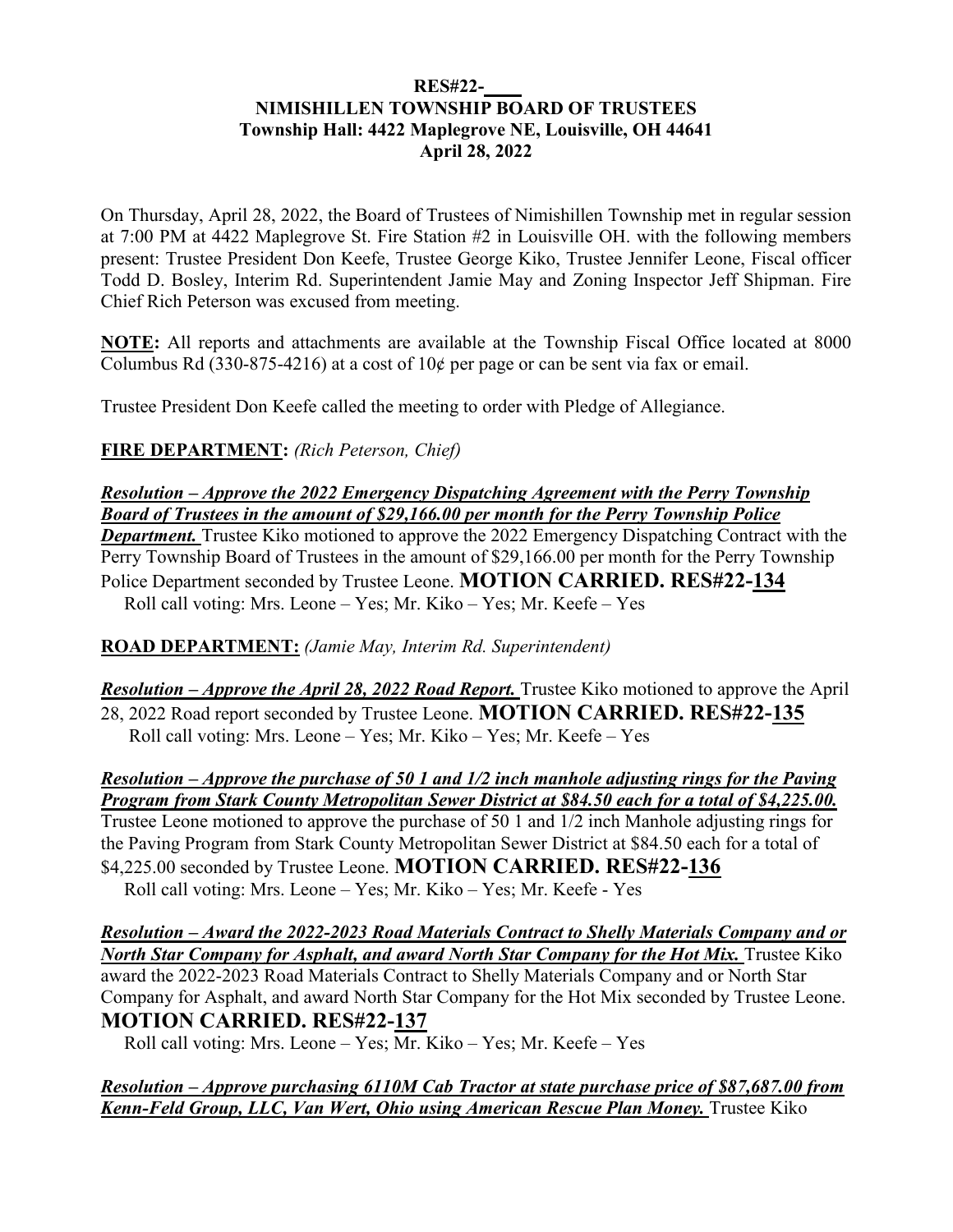motioned to approve purchasing 6110M Cab Tractor at state purchase price of \$87,687.00 from Kenn-Feld Group, LLC, Van Wert, Ohio using American Rescue Plan money seconded by Trustee Leone. **MOTION CARRIED. RES#22-138** 

Roll call voting: Mrs. Leone – Yes; Mr. Kiko – Yes; Mr. Keefe – Yes

## *Resolution – Approve installation of Dimond Boom 22' Rear Cradle Boom Mower at state purchase price of \$67,000.00 from Kalida Truck Equipment, Inc, West Kalida, Ohio using*

*American Rescue Plan money.* Trustee Kiko motioned to approve installation of Dimond Boom 22' Rear Cradle Boom Mower at state purchase price of \$67,000.00 from Kalida Truck Equipment, Inc, West Kalida, Ohio using American Rescue Plan money seconded by Trustee Leone,

## **MOTION CARRIED. RES#22-139**

Roll call voting: Mrs. Leone – Yes; Mr. Kiko – Yes; Mr. Keefe - Yes

**FISCAL OFFICER:** *(Todd D. Bosley)* 

# *Resolution – Approve membership payment to Ohio Township Association for 2022-2023 in*

amount of \$80.00 for each of the 4 members for a total of \$320.00. Trustee Kiko motioned to approve membership payment to Ohio Township Association for 2022-2023 in amount of \$80.00 for each of the 4 members for a total of \$320.00 seconded by Trustee Leone.

## **MOTION CARRIED. RES#22-140**

Roll call voting: Mrs. Leone – Yes; Mr. Kiko – Yes; Mr. Keefe - Yes

*Resolution – Approve payment to Huntington Bank for March Service Charges in amount of* 

*\$223.32.* Trustee Kiko motioned to approve payment to Huntington Bank for March Service Charges in amount of \$223.32 seconded by Trustee Leone.

## **MOTION CARRIED. RES#22-141**

Roll call voting: Mrs. Leone – Yes; Mr. Keefe – Yes

*Resolution – Approve the minutes for April 14, 2022 Trustees Meeting. Trustee Kiko motioned to* approve the minutes for the April 14, 2022 Trustees Meeting seconded by Trustee Leone. **MOTION CARRIED. RES#22-142**

Roll call voting: Mrs. Leone – Yes; Mr. Kiko – Yes; Mr. Keefe - Yes

## **CONCERNS OF CITIZENS:** N/A

**ZONING:** *(Jeff Shipman, Zoning Inspector)* 

*Resolution – Approve the April 28, 2022 Zoning Report.* Trustee Kiko motioned to approve the April 28, 2022 Zoning Report seconded by Trustee Leone. **MOTION CARRIED. RES#22-143**

Roll call voting: Mrs. Leone – Yes; Mr. Kiko – Yes; Mr. Keefe – Yes

**'** 

**TRUSTEES:** *(Don Keefe, George Kiko, Jennifer Leone)*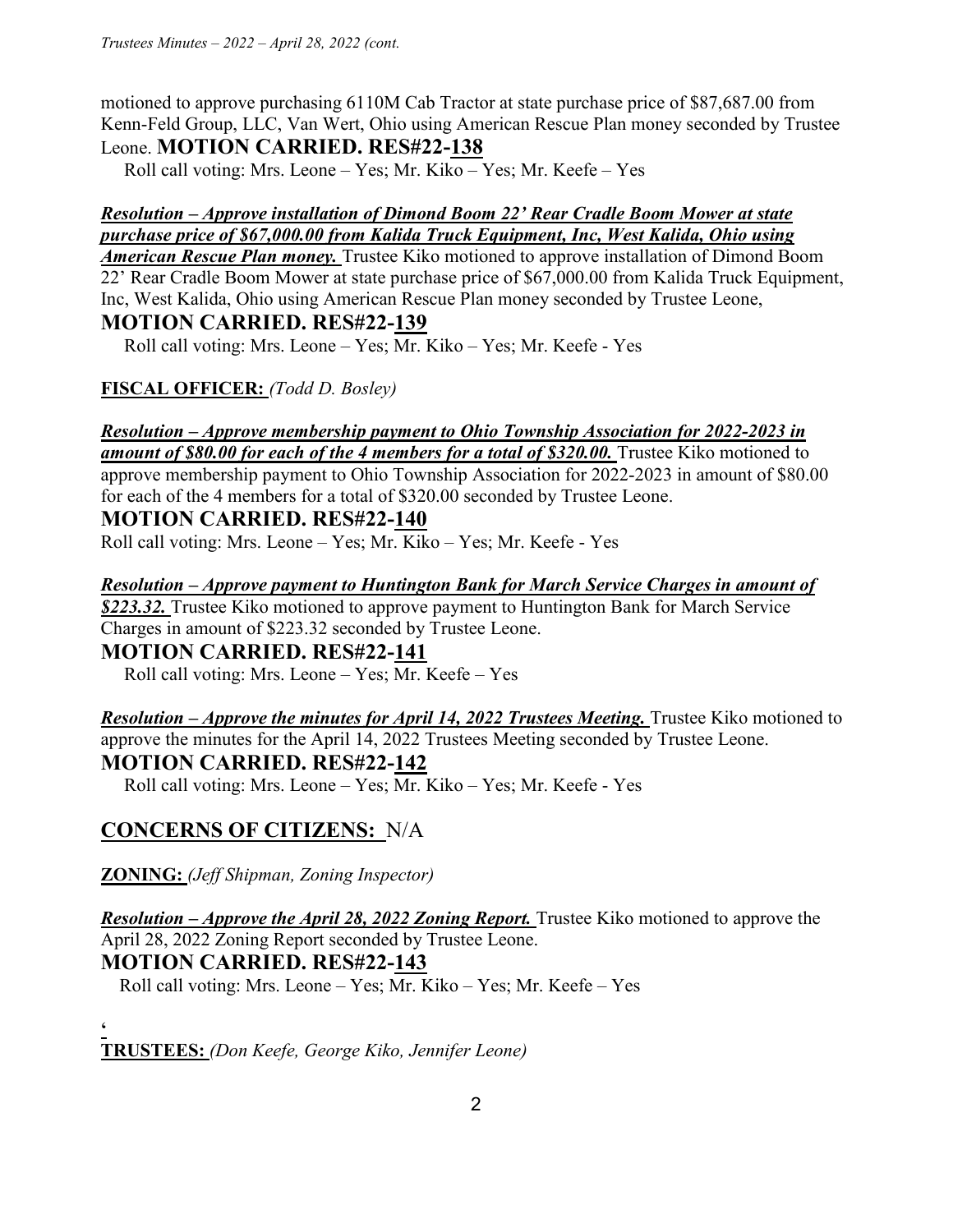### *Resolution – To Vacate Honey Alley from the northwest corner of Columbus Road NE and Paris*

*Avenue NE between parcels 3308322 and 3304016.* Trustee Keefe motioned to vacate Honey Alley from the northwest corner of Columbus Road NE and Paris Avenue NE between parcels 3308322 and 3304016 seconded by Trustee Kiko. **MOTION CARRIED. RES#22-144**  Roll call voting: Mrs. Leone – Yes; Mr. Kiko – Yes; Mr, Keefe – Yes

#### *Resolution – Authorizing expenditures from American Rescue Plan Act for use on governmental services, revenue losses and all other items in the attached resolution, as written.* Trustee Kiko motioned authorizing expenditures from American Rescue Plan Act for use on governmental services, revenue losses and all other items in the attached resolution, as written seconded by Trustee Kiko. **MOTION CARRIED. RES#22-145**

Roll call voting: Mrs. Leone – Yes; Mr. Kiko – Yes; Mr. Keefe – Yes

#### *Resolution – Authorizing increase in the micro purchase threshold to \$50,000.00 and adopting*  **uniform guidance procurement policy for the ARPA Funds as written.** Trustee Kiko motioned authorizing increase in the micro purchase threshold to \$50,000.00 and adopting uniform guidance procurement policy for the ARPA Funds as written seconded by Trustee Leone, **MOTION CARRIED. RES#22-146**

Roll call voting: Mrs. Leone – Yes; Mr. Kiko – Yes; Mr. Keefe – Yes

*Resolution – Enter into Executive Session at 7:32 PM; authorized under O.R.C. 121.22 (G) (1) to consider the appointment, employment, dismissal, discipline, promotion, demotion or compensation of a public employee or official, or the investigation of charges or complaints against a public employee, official, licensee or regulated individual; and may discuss township business and other matters and preparing for, conducting, or reviewing collective bargaining strategy by division (G)(4) of section 121.22 of the Revised Code.* **Trustee Kiko motioned to enter** executive Session at 7:32 PM as stated above seconded by Trustee Leone.

### **MOTION CARRIED, RES#22-147**

Roll call voting: Mrs. Leone – Yes; Mr. Kiko – Yes; Mr. Keefe – Yes

*Resolution – Return from Executive Session at 8:13 PM and resume regular meeting.* Trustee Kiko motioned to return from Executive Session at 8:13 PM and resume regular meeting seconded by Trustee Leone. **MOTION CARRIED, RES#22-148** 

*Resolution – Approve the hire of Sandy Smith to permanent part time Office Manager at an hourly rate of \$20.00 effective April 28, 2022.* Trustee Kiko motioned to approve the hire of Sandy Smith to permanent part time Office Manager at an hourly rate of \$20.00 effective April 28, 2022 seconded by Trustee Leone. **MOTION CARRIED. RES#22-149**  Roll call voting: Mrs. Leone – Yes; Mr. Kiko – Yes; Mr. Keefe - Yes

*Resolution – Adjourn meeting.* Trustee Kiko motioned to adjourn meeting seconded by Trustee Leone. **MOTION CARRIED. RES#22-150**

Roll call voting: Mrs. Leone – Yes; Mr. Kiko – Yes; Mr. Keefe - Yes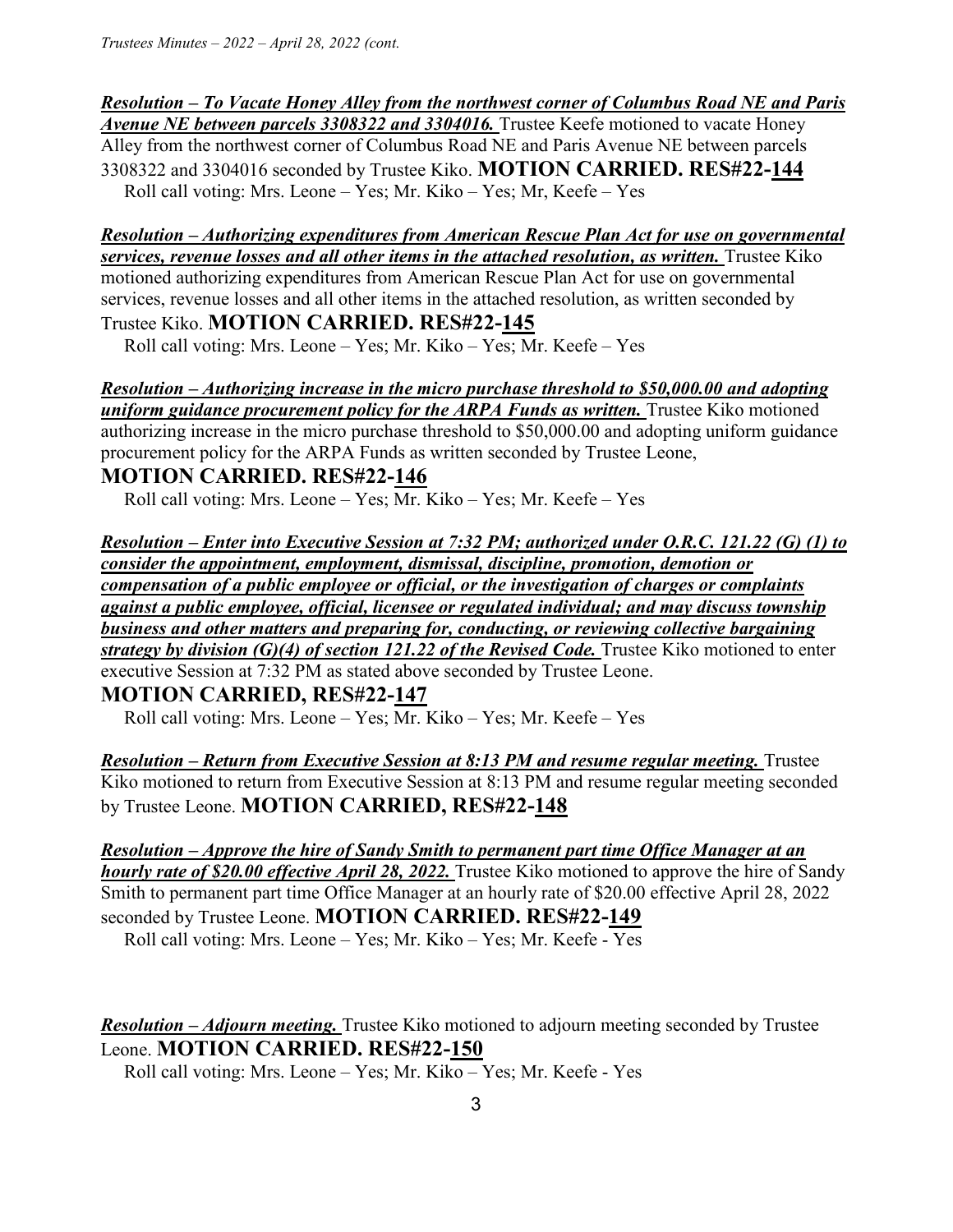ATTEST: Todd D. Bosley, Fiscal Officer Donald E. Keefe, President

George P. Kiko, Vice President

 Jennifer L. Leone, Trustee Nimishillen Township Board of Trustees

*Minutes-Trustees: Trustees minutes – 2022 April 28,* 

 $\mathcal{L}_\text{max}$  and  $\mathcal{L}_\text{max}$  and  $\mathcal{L}_\text{max}$  and  $\mathcal{L}_\text{max}$  and  $\mathcal{L}_\text{max}$  and  $\mathcal{L}_\text{max}$